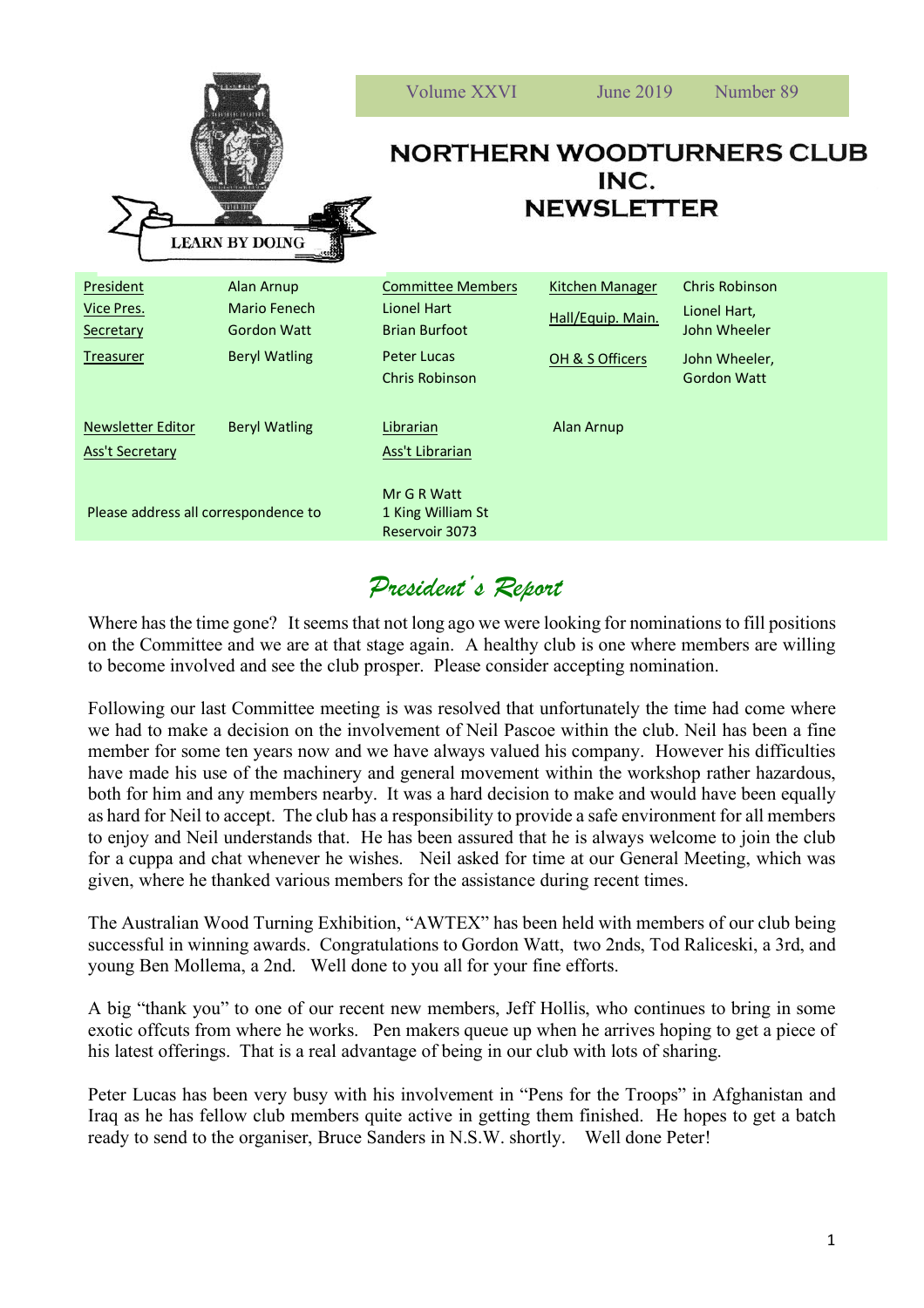It is good to see our most recent members getting into the swing of things with some excellent results in pen making, bowls and flutes.

A couple of our turners have had recent mishaps with flying saucers. Please ensure that your work is held securely, that you have chosen the right chisel and are adopting the correct angles to approach your work. If in doubt please ask an experienced turner for advice. Safe turning,

Alan

*Pens for True Troops (Council of Woodwigs newsletter, 6*  $\mu$ Northern Woodturners Club Inc The Annual Meeting will be held on Saturday 20th of July 2019 Nomination forms need to be returned to the Secretary by the  $13<sup>th</sup>$  of July. Business items also need to be lodged by the same date. If you would like to take on a position. You would be most welcome. Fill in a nomination form and complete it with Signatures. The monthly meeting will follow this meeting. After the meetings and Show and Tell there will be a Barbecue, A chance to socialise.

## *2020 Fees*

The fees will remain the same as this year. The base mebership fee is \$60 ie no use of equipment. The fee to use the equipment will be an extra \$35 ie a **total of \$95**.

Payment may be made by

- cash in a named envelope and given to either Beryl, Alan or Gordon or,
- cheque or
- the prefered method, bank transfer. Our account details are: Westpac Bank, BSB 033067, Account number 151736. Please remember to put your name as a reference.





Lionel Hart has made this bowl from Red Gum and finished it with Nitrocellulose Lacquer.



Lionel Has also made this bowl from unknown timber and finished it with Nitrocellulose Lacquer.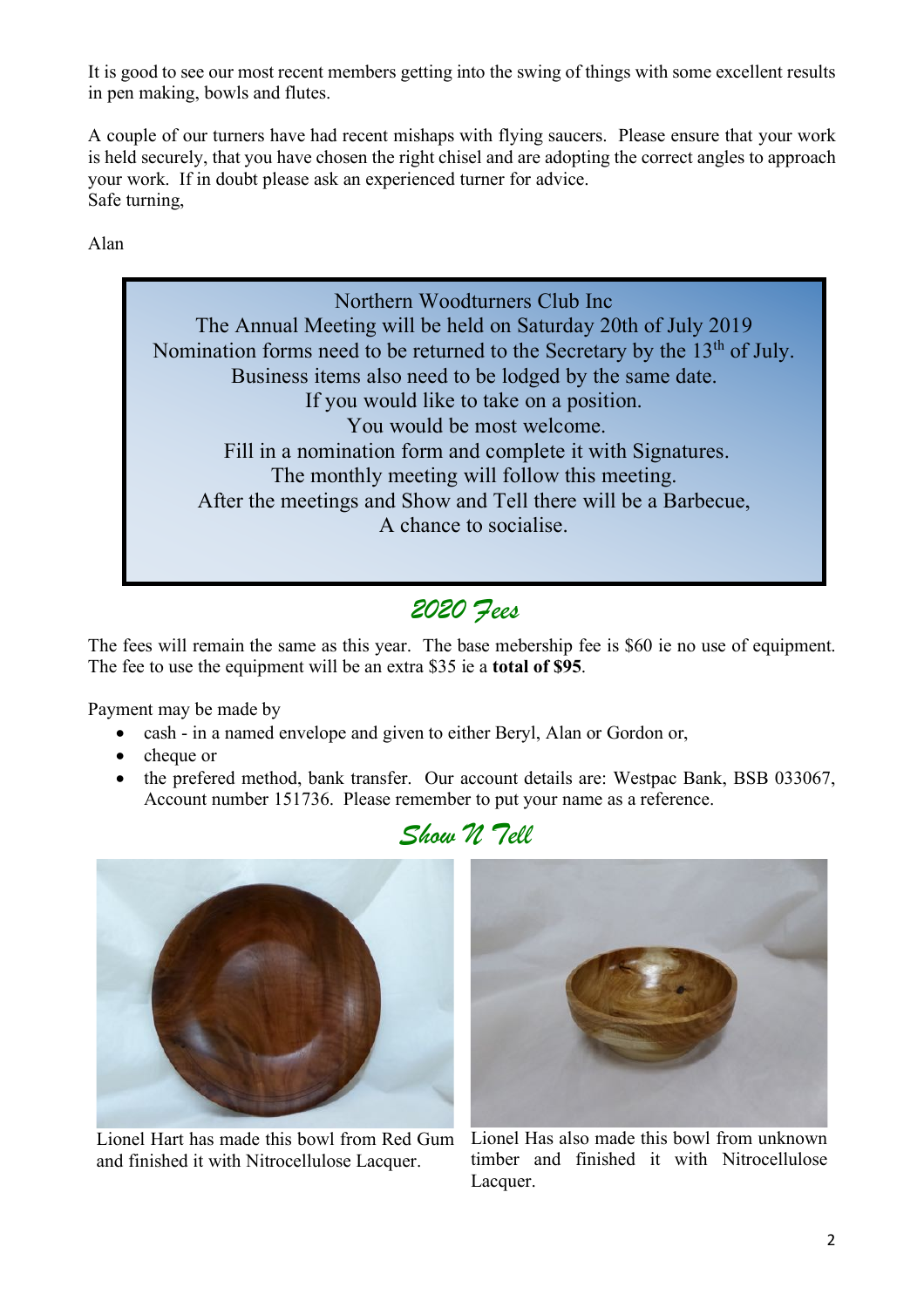

Lionel's keen interest in animals is shown in his constant production of Penguins and Chickens. The penguins are made from Red Gum and Pine while the chickens Mountain Ash and branch wood. I think you can guess the finish.



Peter Lucas has made these fountain pens from Antler. The different colours relate to the various parts of the antler.



Mario Fenech has laminated Vic Ash to make this bowl. The finish is EEE and Shellawax.



Joe van Koeverden has made another of his goblets using Banksia Nut and Red gum. The finish is Livos Oil.



Peter has made these 2 fountain pens from Red Gum. All have been finished wit CA.



This is the progress to date of our Pens for Troops project. We may hit the 300 mark if all participants complete their pens.